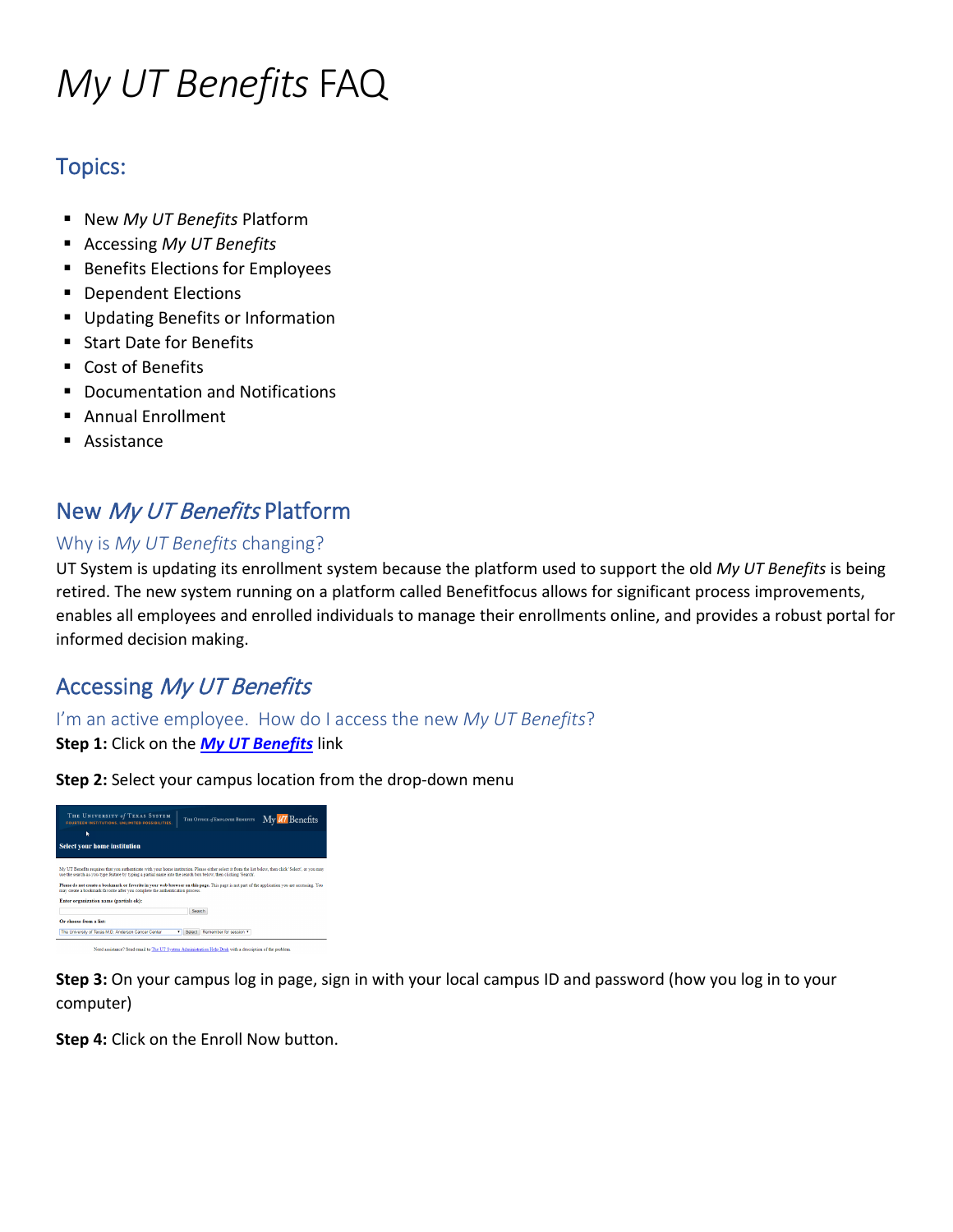

#### I'm a retiree or surviving spouse/dependent. How do I access the new *My UT Benefits*?

Those who do not have access to their institution's internal system (i.e. many retirees and surviving dependents) will follow the link and instructions below.

\*Please note for those associated with The University of Texas at Austin: Your institution uses the same link for everyone. You can find that sign on link in the "active employee" section above.

For all others, follow the steps below:

**Step 1:** Click on the *[My UT Benefits](https://myutbenefits.secure-enroll.com/go/myutbenefits)* link

**Step 2:** Use the following to login with a username and password for the first time

#### **USERNAME: Campus abbreviation + Employee ID** (note: not case sensitive)

Example: UTARL987654321

#### **Campus abbreviations:**

| Campus                         | <b>Abbreviation</b> |
|--------------------------------|---------------------|
| <b>UT Arlington</b>            | UTARL               |
| <b>UT Dallas</b>               | UTD                 |
| UT El Paso                     | <b>UTEP</b>         |
| UT Health Houston              | <b>UTHSCH</b>       |
| UT Health San Antonio          | <b>UTHSCSA</b>      |
| UT HSC Tyler                   | <b>UTHCT</b>        |
| UT MDA                         | UTMDACCH            |
| UT Medical Branch at Galveston | <b>UTMBG</b>        |
| UT Permian Basin               | <b>UTPB</b>         |
| UT Rio Grande Valley           | <b>UTRGV</b>        |
| UT San Antonio                 | <b>UTSA</b>         |
| <b>UT Southwestern</b>         | <b>UTSWMCD</b>      |
| UT System Admin                | <b>UTSADMIN</b>     |
| UT Tyler                       |                     |

**Employee ID**: **If you do not have this, you can contact login support at (844) 870-0044.**

**Password**: **Last name (first letter capitalized) + last 4 digits of your Social Security Number**

Example: Garcia2345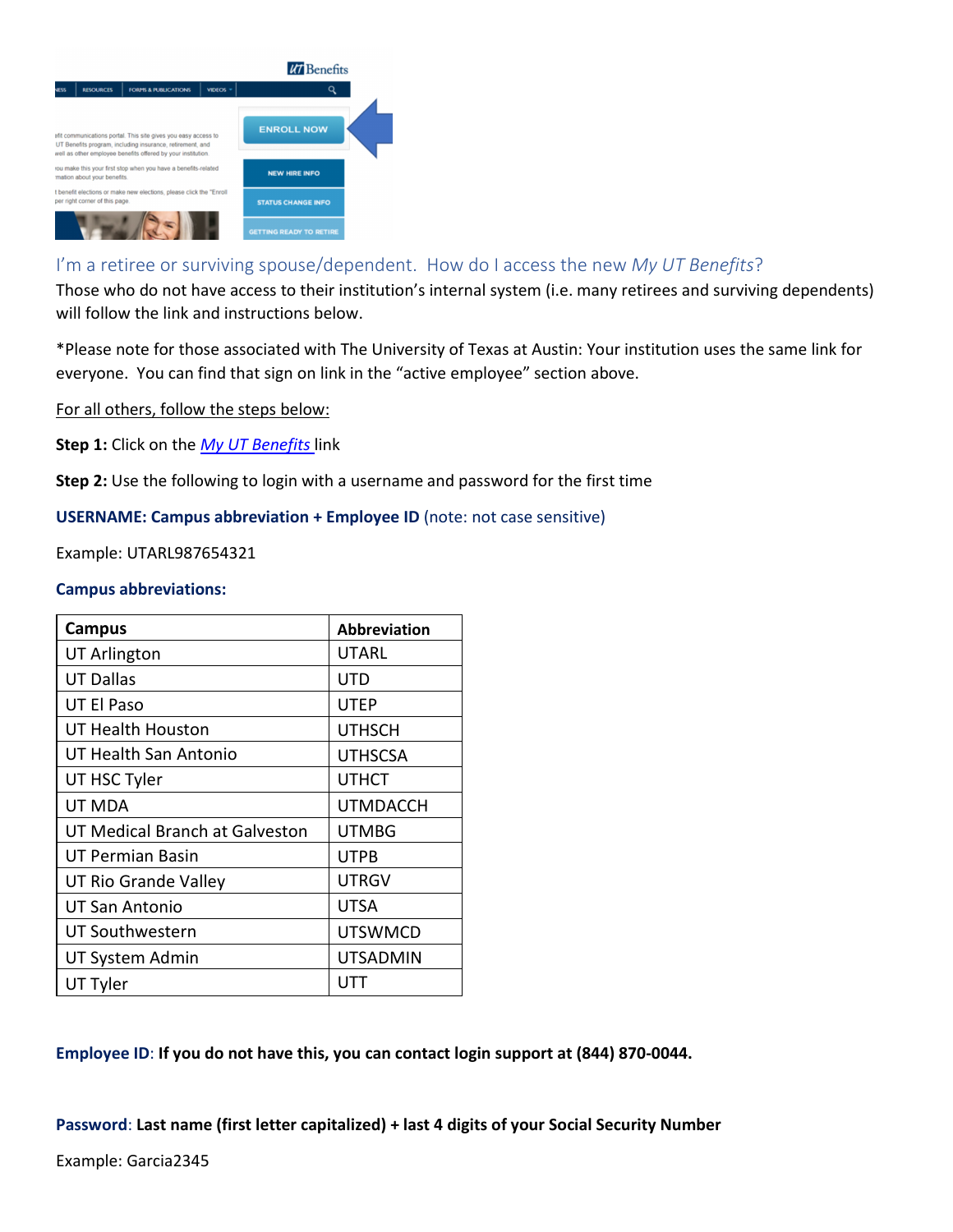After you log in, you may update your password but not your username.

# Benefits Elections for Employees

## I'm a full-time employee. What happens if I don't make any elections during my initial enrollment period?

If you are a full-time employee and don't complete your enrollment within the initial 31-day period, your coverage will default to the basic insurance package that includes medical, prescription, basic life insurance, and basic accidental death & dismemberment coverage for you, with no coverage for your dependents. The next opportunity to elect coverage is during Annual Enrollment July 15<sup>th</sup>-31<sup>st</sup>. Certain changes are also allowed upon experiencing a qualifying life event.

## I'm a part-time employee. What happens if I don't make any elections during my initial enrollment period?

If you are a part-time employee and don't enroll in benefits with the initial 31-day period, you will be defaulted to no benefits coverage. The next opportunity to elect coverage is during Annual Enrollment July 15<sup>th</sup>-31<sup>st</sup>. Certain changes are also allowed upon experiencing a qualifying life event.

### What if I have other medical coverage and don't want to enroll in the basic package?

If you are a benefits eligible employee with coverage under another group health plan, including the UT Student Health Insurance Plan (SHIP), you may choose to waive the basic coverage package. If you waive this coverage, you are eligible to use state premium sharing (50% if you are full-time, 25% if you are part-time) to pay for one or more optional coverages for you and your dependents: dental, vision, and/or accidental death & dismemberment (AD&D). To be eligible for premium sharing, you must upload proof of alternate group coverage at the time of your online enrollment.

#### What retirement program will I be enrolled in?

Benefits eligible employees will be automatically enrolled in the Teacher Retirement System of Texas (TRS) at the time of eligibility. Certain employees are eligible for the Optional Retirement Program (ORP) in lieu of TRS and will be notified of their eligibility by their HR/Benefits office. ORP eligible positions at your institution may include fulltime faculty members, faculty administrators, counselors, professional librarians, chief and senior administrative offices, specialized professional positions (e.g. scientists, engineers), and athletic coaches and directors. ORP eligible employees will have a once-per-lifetime irrevocable option to enroll within 90 calendar days of their ORP eligible date. Failure to timely enroll in ORP will result in default participation in TRS. Contact your HR/Benefits office for questions or clarification of your ORP eligibility.

[More i](https://www.utsystem.edu/offices/employee-benefits/who-contact)nformation can be found here:

Optional Retirement Program

[Voluntary Retirement Program](http://www.utsystem.edu/offices/employee-benefits/optional-retirement-program)s

[UT Retirement Forms and Publica](http://www.utsystem.edu/offices/employee-benefits/ut-retirement-program)tions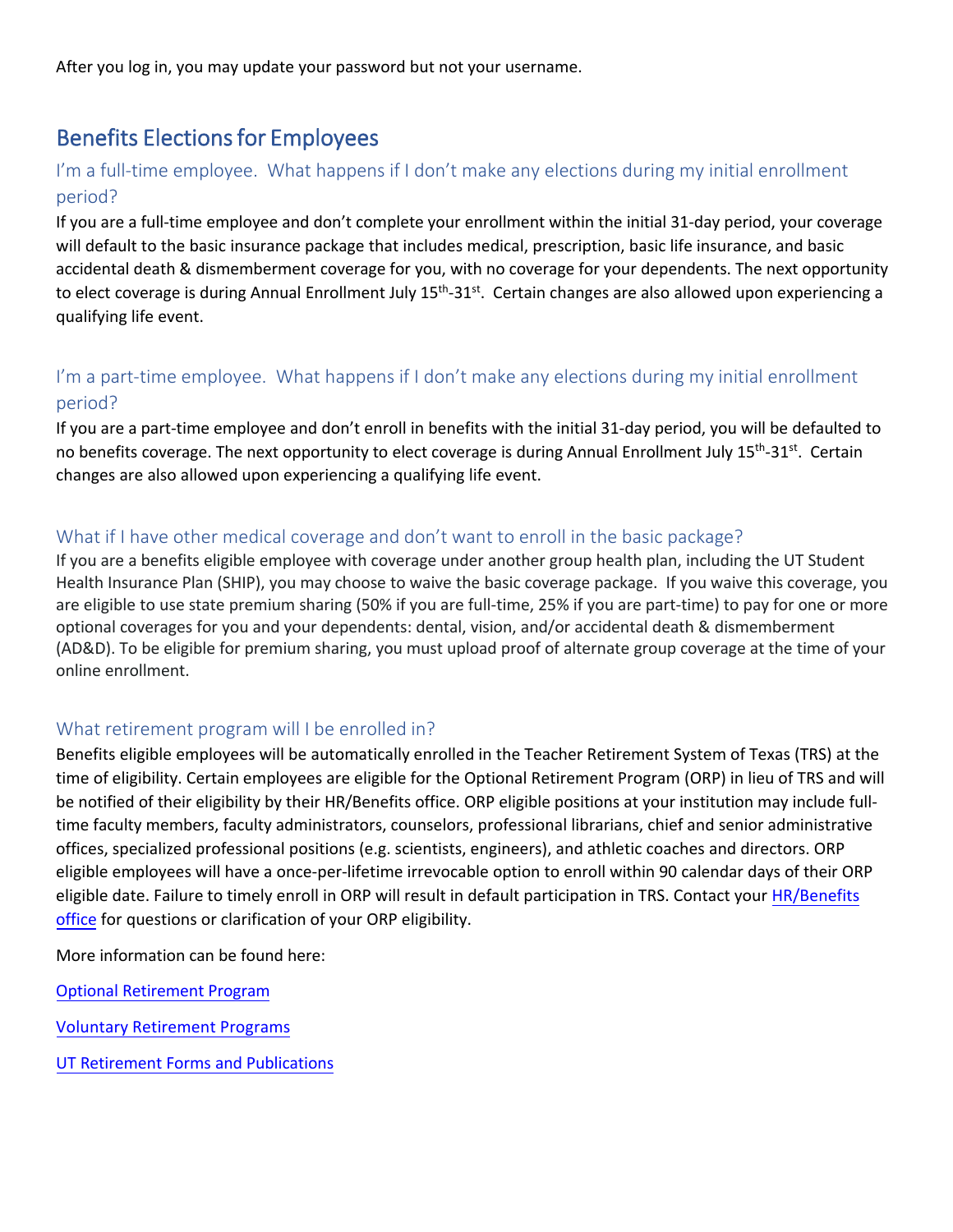# If I have 31 days to enroll in coverage following a life event or start of employment, what counts as day 1?

For your enrollment window, day 1 = the first day of employment or day of the qualified life event. For example, if you begin work on March 1<sup>st</sup>, that counts as day 1 and you have 30 additional days in your enrollment window, through March 31<sup>st</sup>.

# Dependent Elections

### How do I submit a life event so I may add dependents to my coverage?

To submit a life event, log in to the *My UT Benefits* portal and select "Change current benefits." This will lead you through the process to submit documentation and add dependents to your coverages.

### How do I add dependents to my coverage for initial enrollment or a qualified life event?

If you're adding dependents to your medical, dental, or vision coverage and they are not currently covered by one of these plans with UT System, you'll need to add them as a dependent *before* you designate their new coverage. The steps are below:

- Click "View my Benefits"
- Click "Dependents" in the left navigational column and follow the instructions.
- You'll return to the main menu where you will select the plan to add them.

## I added my children to my coverage and *My UT Benefits* is asking me to upload their birth certificates. How do I do this?

Upload documentation directly in *[My UT Benefits](http://utbenefits.link/ssomyutbenefits)*:

- From the main page, select "Document Center" on the left navigational column.
- Click "Upload document" and enter a name for the document.
- Select the document type and save.

#### How do I enroll in the voluntary spouse life coverage?

In order to enroll in the voluntary spouse life coverage, you must first enroll in dependent life coverage. This enrollment will trigger the option for spousal life coverage.

#### Can I enter my beneficiaries one time to cover all elections?

No, you need to enter your beneficiaries for each separate type of life and AD&D coverage, as the information for one plan does not carry over to other plans. Additionally, to update beneficiaries with TRS, ORP, or voluntary retirement accounts, please send in your beneficiaries form to [TRS](https://www.trs.texas.gov/TRS%20Documents/form_15.pdf) or contact your other [providers,](https://www.utsystem.edu/offices/employee-benefits/ut-retirement-program/approved-providers) as appropriate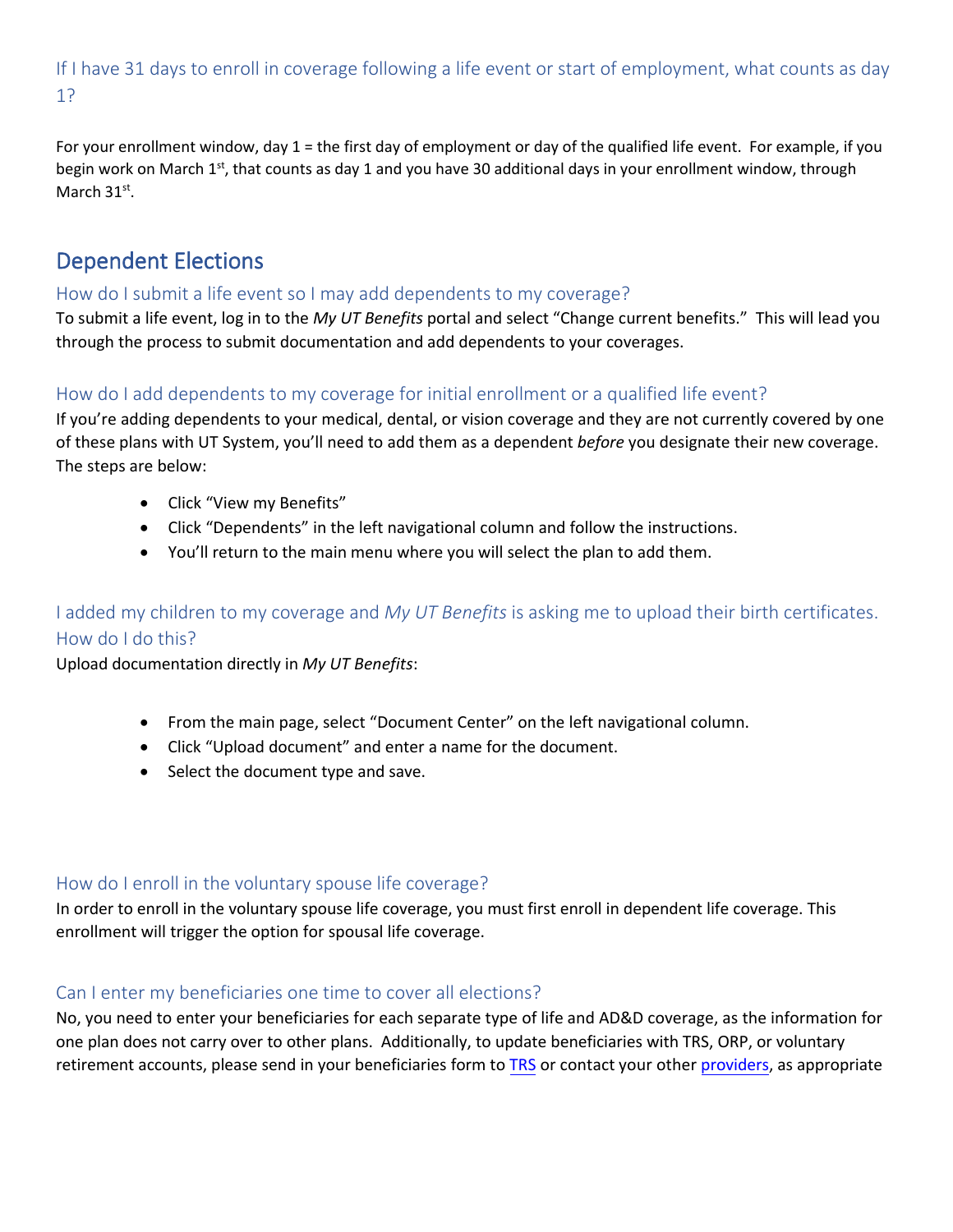## Can I remove dependents from my benefits if I have a Qualified Medical Child Support Order (QMCSO)?

If you have an active child support order in place, you are not able to remove that dependent from your coverage. If the child support order has changed, please provide your **HR/Benefits office** with the most recent version.

# Updating Benefits or Information

### How do I change information I entered during online enrollment?

If you are still within the Annual Enrollment window (July  $15<sup>th</sup> - 31<sup>st</sup>$ ) or within 31 days from either your date of hire or qualified life event, select "Edit" on the "Benefit Summary" page for the item you want to change. You are guided through the enrollment process until you have finished making your selections, and then the "Summary" page displays these elections. Late enrollment changes are not allowed.

## I entered information incorrectly for one of my dependents. How do I correct it?

Follow the steps below:

- On the "Home" page, select the "Dependents**"** link
- Under the "Actions" button for the dependent select "Edit."
- Make necessary changes and select "Save."
- Select "Next" to return to the appropriate step in the workflow.

## I accidentally clicked "yes" when *My UT Benefits* asked if I used tobacco products, but I do not. How do I fix this?

Click "questionnaire" on the left navigational column and make the correct elections.

## What do I do if I see incorrect information in the system that I'm not able to edit?

You need to contact your institution's **[HR/Benefits Office](https://utsystem.edu/offices/employee-benefits/who-contact)** if pre-populated information in *My UT Benefits* is incorrect.

# I don't see the beneficiaries I've previously designated in the old *My UT Benefits* platform. Do I need to re-enter them?

Beneficiaries submitted in the old version of *My UT Benefits* or at any time by paper are not available to view in new system. However, Blue Cross and Blue Shield (formerly Dearborn National) stores this information and these designations will remain in effect until you make beneficiary changes in the new system. If you would like to see your beneficiaries online, you must enter this information again.

# Start Date for Benefits

## When will my new employee benefits become effective?

An effective date for each of your benefits displays on the "Benefit Summary" page. If you have questions about when your benefits begin, please contact your institution's [HR/Benefits Office.](https://utsystem.edu/offices/employee-benefits/who-contact)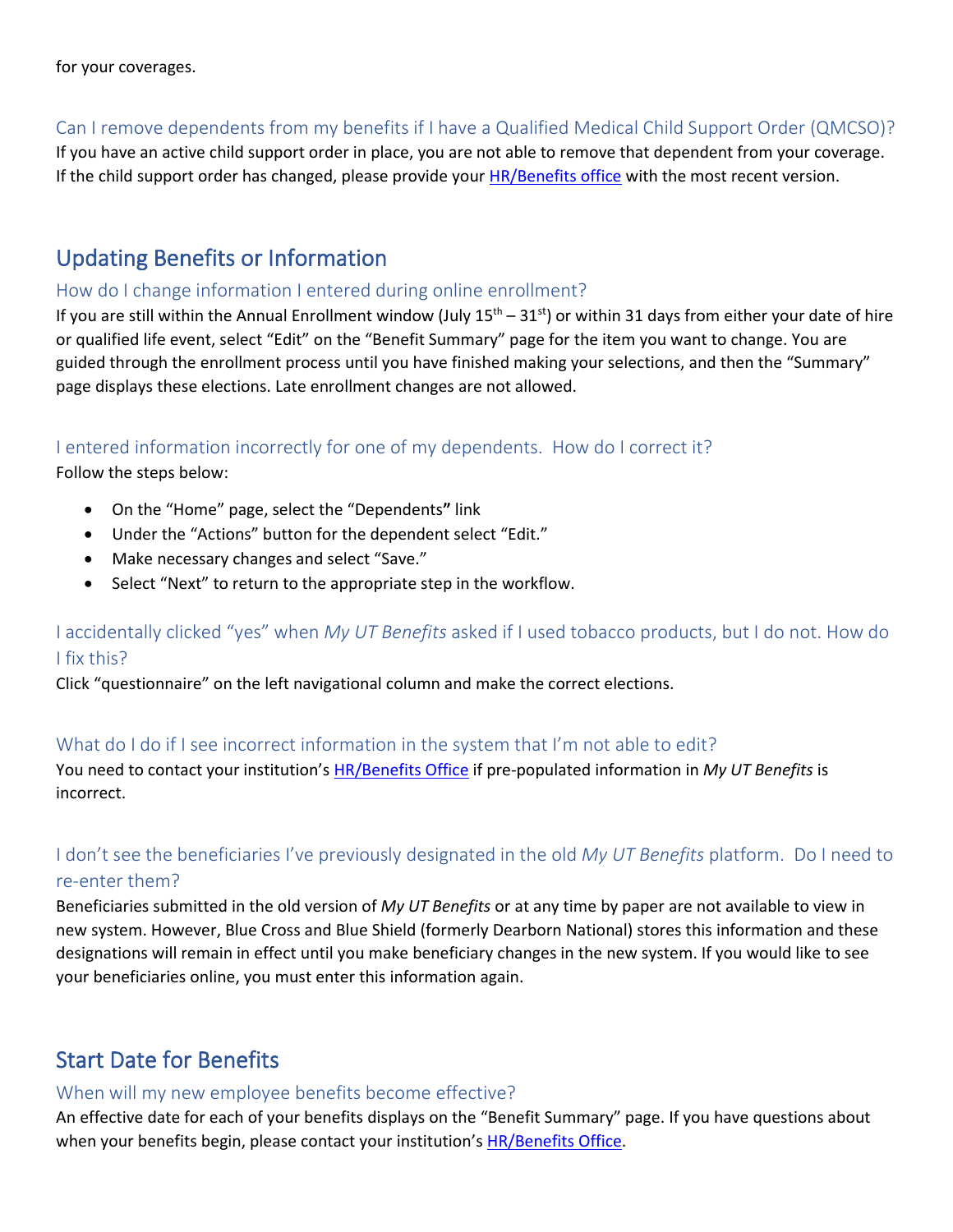## When do benefits start for new dependents after a qualified life event? What if I want them to begin earlier?

Benefits for the individual(s) you added to your coverage begin on the 1<sup>st</sup> of the month following the life event. For example, if you were married on March  $15<sup>th</sup>$ , your spouse would begin their benefits on April  $1<sup>st</sup>$ . If you instead want the coverage start date to be the day of the event, please contact you[r HR/Benefits Office](https://utsystem.edu/offices/employee-benefits/who-contact) to make this request after uploading the appropriate documentation and making elections. Please note however that premiums are not pro-rated, so if coverage begins mid-month for your dependent(s), the new premium rate is still calculated for the full month.

# Cost of Benefits

#### How much money will my benefits cost?

Your benefit costs will display throughout the enrollment process. You can review your "Shopping Cart" to see your costs, and you can review detailed information on the "Benefit Summary" page before you save your benefits.

# Documentation and Notifications

#### Why am I receiving notification that I have changed my benefits?

Any changes to your benefits, even if it's only adding beneficiaries, will generate a notification that your benefits have changed. If you were not in the *My UT Benefits* platform and did not make any changes, please contact your [HR/Benefits Office](https://utsystem.edu/offices/employee-benefits/who-contact) immediately to inform them of the notification.

#### Why am I receiving a message about an increase or decrease in premium sharing?

When transitioning between part-time and full-time employment, the state premium sharing amount allocated to your benefits changes. You are receiving a notification because based on these changes, actions must be taken to continue certain coverages.

For those who have moved from part-time to full-time employment: premium sharing now pays a larger portion of your premium. *You must* take action to re-enroll medical elections for them to continue coverage.

For those who have moved from full-time to part-time: the basic package has been dropped as it now carries a premium cost. You must actively elect this package if you wish to continue this coverage, and you must actively reenroll any dependents in medical elections for them to continue coverage.

#### How do I get my confirmation statement?

Log into *My UT Benefits*. On your home page, go to "My Documents" under the left navigational column and select "Confirmation Statement."

## What is the Evidence of Insurability I'm asked to submit for life insurance coverage?

If you are selecting certain higher levels of life insurance for yourself or your spouse, you will be prompted to complete Evidence of Insurability (EOI). EOI is a health questionnaire used by the insurance company to make a determination on your request for coverage. Election of the coverage must be made within your enrollment window. You then have an additional 15 days past the enrollment window to complete the questionnaire.